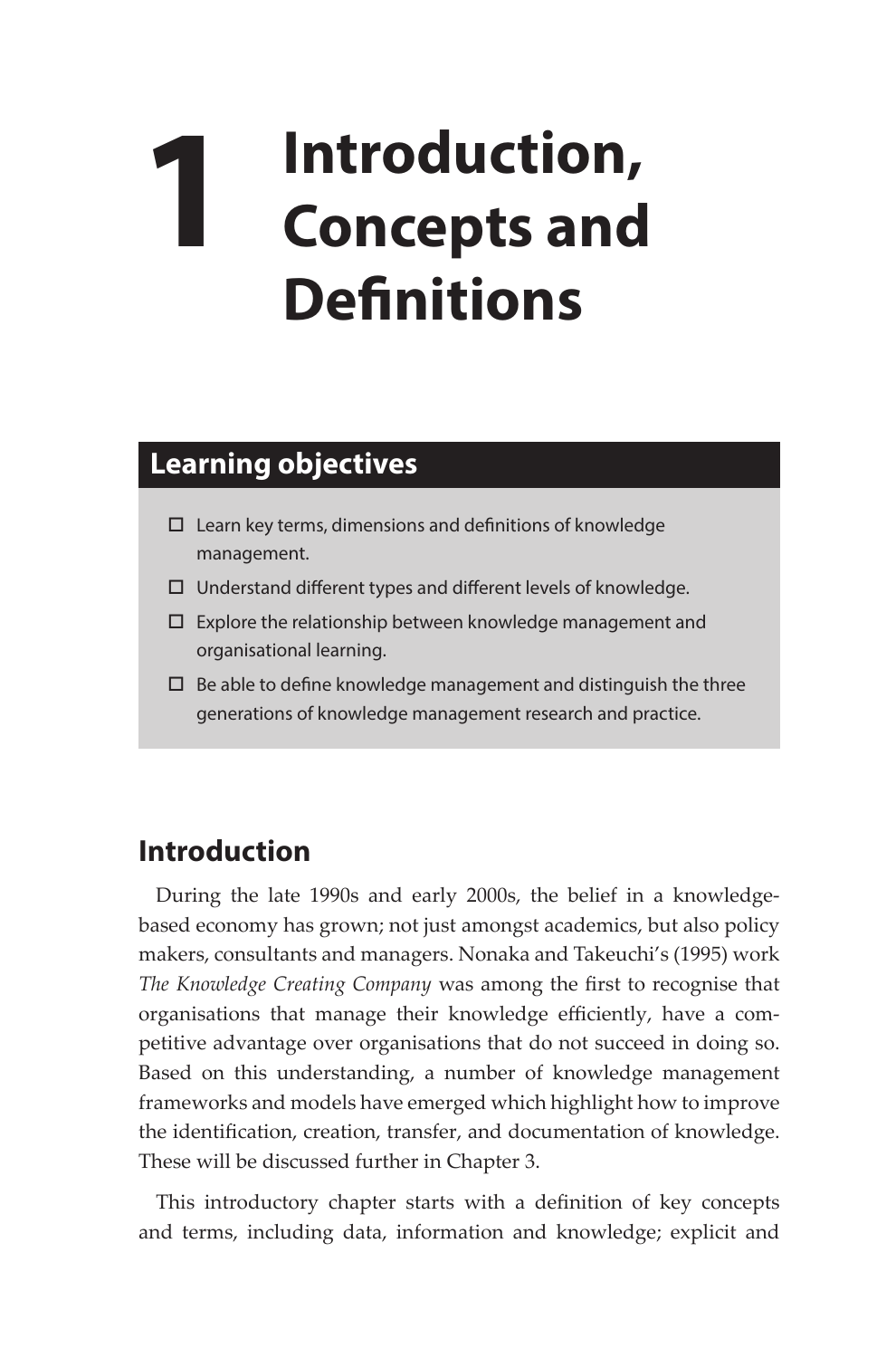tacit knowledge; and the three levels of where knowledge resides (the individual, group, and organisational level). It also briefly explains how processes of managing knowledge at an organisational level can help organisations learn over time, create an organisational memory, and build on what has or has not worked in the past. The concept of knowledge management is thus linked to organisational learning and innovation (Argyris & Schoen, 1978; Gorelick et al., 2004; Senge, 2006). The final section of the chapter provides a range of knowledge management definitions and an overview of the 'three generations' of knowledge management.

## **Data, information, and knowledge 2 Knowledge Management in Event Organisations**

The knowledge management literature commonly distinguishes between data, information, and knowledge (see Figure 1.1):





At the lowest level, *data* simply consists of (raw) numbers without any particular meaning; it can be described as discreet, objective facts. For example, the price for a ticket to the event, and when and where it was purchased. This kind of data does not tell us anything about why somebody bought the ticket, what their motivations were, if they were willing to pay a higher price, or who they are planning to attend the event with. Data can be stored on a computer though, and is of use to, for example, the finance, accounting and marketing team. Storing too much data, however, can be dangerous in the sense that the organisation might then struggle to make sense of the kind of data that actually